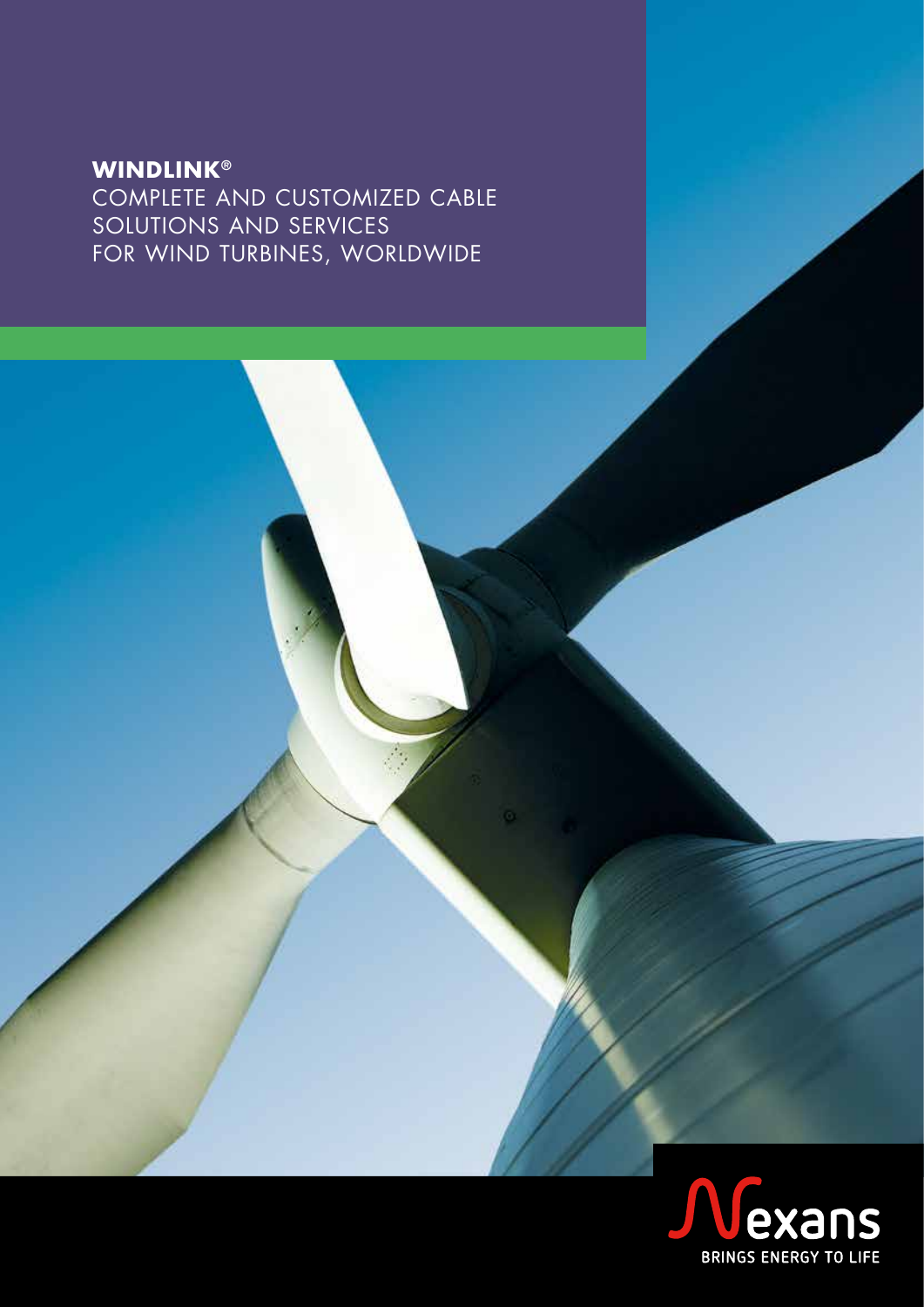

### WHEN GROWTH IS IN THE WIND, **WINDLINK®** GIVES

After several years of double digit figures, wind turbine manufacturing is continuing to adapt to slower growth in Europe, although long-term perspectives are positive, driven by China and emerging markets.

Canada, Brazil, Australia and South Africa are still experiencing strong growth in wind power; and India, the UK and France have untapped potential. In Europe, the offshore market holds out the best promise for growth in the next decade.

However, uncertainty and structural overcapacities have led to aggressive pricing and competition. The cost of wind turbines has continued to fall, and that has led major OEMs to find new ways to design-to-cost, improve process and optimize their drive trains and generators. This is especially critical since we are now within reach of grid parity. If only greater efficiency can be achieved, wind power will be sustainable, even without subsidies.

Since the wind turbine itself represents over 50% of ownership, much of this effort requires innovative cables and complete cable solutions to improve overall efficiency and reduce installation and over-lifetime costs.

As a wind turbine manufacturer or supplier, you want to build larger, lighter wind turbines to assure high energy output and consistent, reliable operation. That means new materials, lightweight cables, and better connectivity. To solve evolving challenges, you expect co-engineering, sound technical advice, pre-testing and easy-to-install kits.

To ensure growth, you are especially looking for costcutting innovations, supply chain excellence, fast delivery, and a local presence on the ground in what has now become a global industry.

#### **What you expect from a cable producer:**

- A complete range of quality wind turbine cables and accessories
- Light, flexible cables that can handle torque, temperatures, oil, heat, vibration
- industry
- Customized products and services, including supply chain
- Integrated cable solutions: pre-cuts, kits, interconnectivity, accessories
- Easy assembly and installation, low failure rate, and exceptional durability
- Worldwide presence and expertise ensuring steady supply for your international projects
- Implementation assistance, cost-reduction, joint
- Design engineering for critical areas, testing (temperature, stress, flexibility)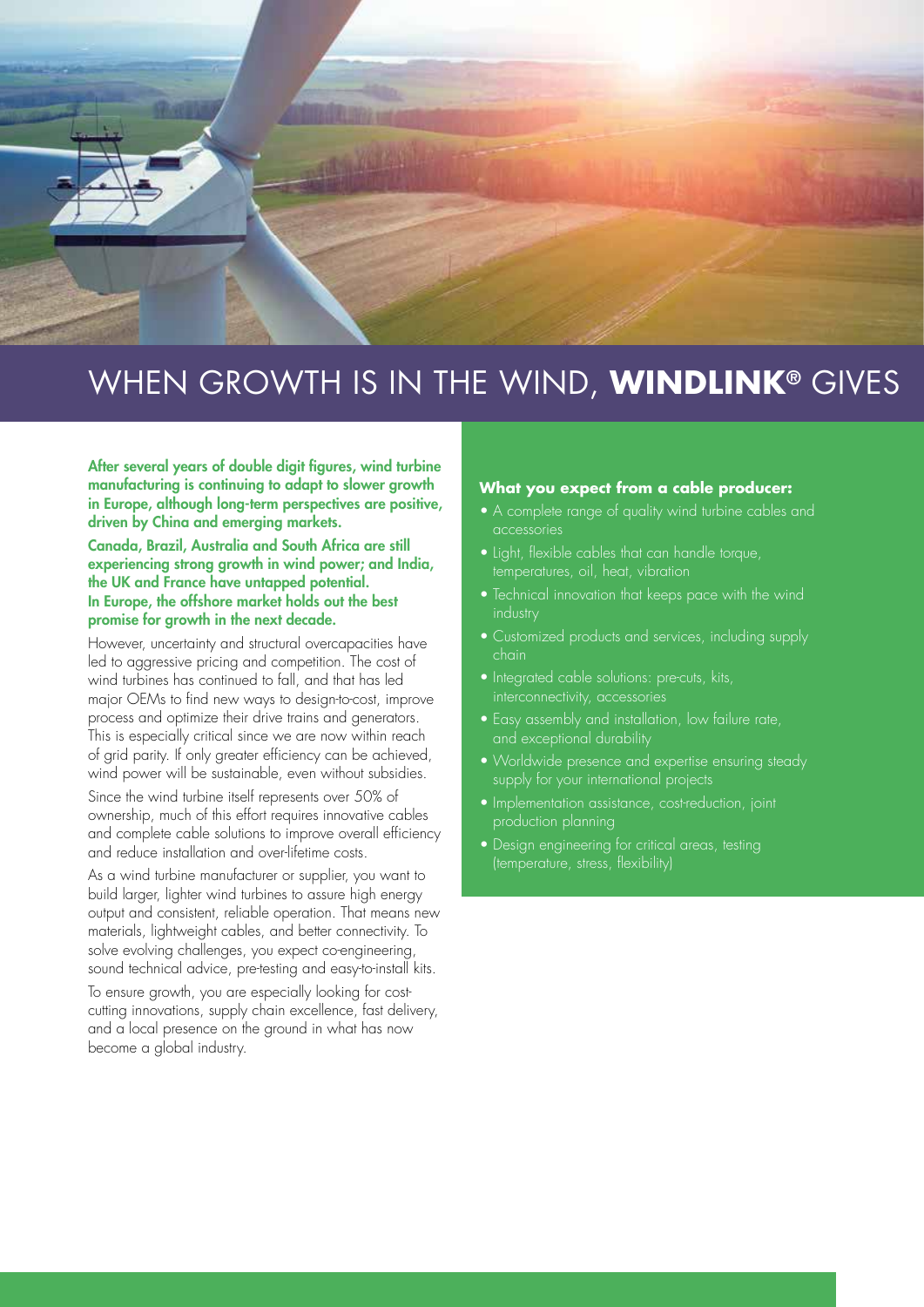

## YOU RELIABILITY, CONFIDENCE AND SECURITY

Rather than just provide cables and components, Nexans' widely-recognized WINDLINK® solutions can outfit a complete wind turbine, assuring that all elements are fully interoperable and compatible. When we develop new products, like light aluminum or high-temperature energy cables, we do tests with connectors and power accessories under live conditions and mechanical stress to ensure compatibility and durability as an entire system.

We produce every cable in the nacelle, tower and base: from connection cables for generators, loop cables and fixed installation cables… to sensor, control, Fieldbus, Profibus, and optical fiber cables, including all connectors, accessories and medium-voltage jumpers, harnesses and kits. Moreover, we manufacture active equipment, like intelligent Ethernet switches that can consolidate diverse applications: monitoring, IP telephone, IP camera surveillance, diagnostics, tower access and climate control…all on one fiber via Virtual Local Area Networks (VLANs).

Nexans has a proven reputation for cable reliability and technical expertise, and substantial production capacity worldwide to assure OEMs of product availability, especially in emerging markets. High-quality cables and components keep wind parks operating, avoiding power losses and costly shutdowns. That's why we offer reliability, confidence and security based on our wide experience in parallel fields, like automation, material handling, and offshore installations.

#### **WINDLINK®, a wide range of reliable cable solutions for quality and performance**

- World supplier of all cables for wind turbines
- Innovative and customized wind power solutions
- Pre-engineering and special kits for easy end-assembly
- On-Time-In-Full (OTIF) delivery through advanced logistics
- Fire performance and protection through halogen-free insulation and sheaths
- Technical and R&D support for total life management
- International certification including UL/CSA, standardization and interconnectivity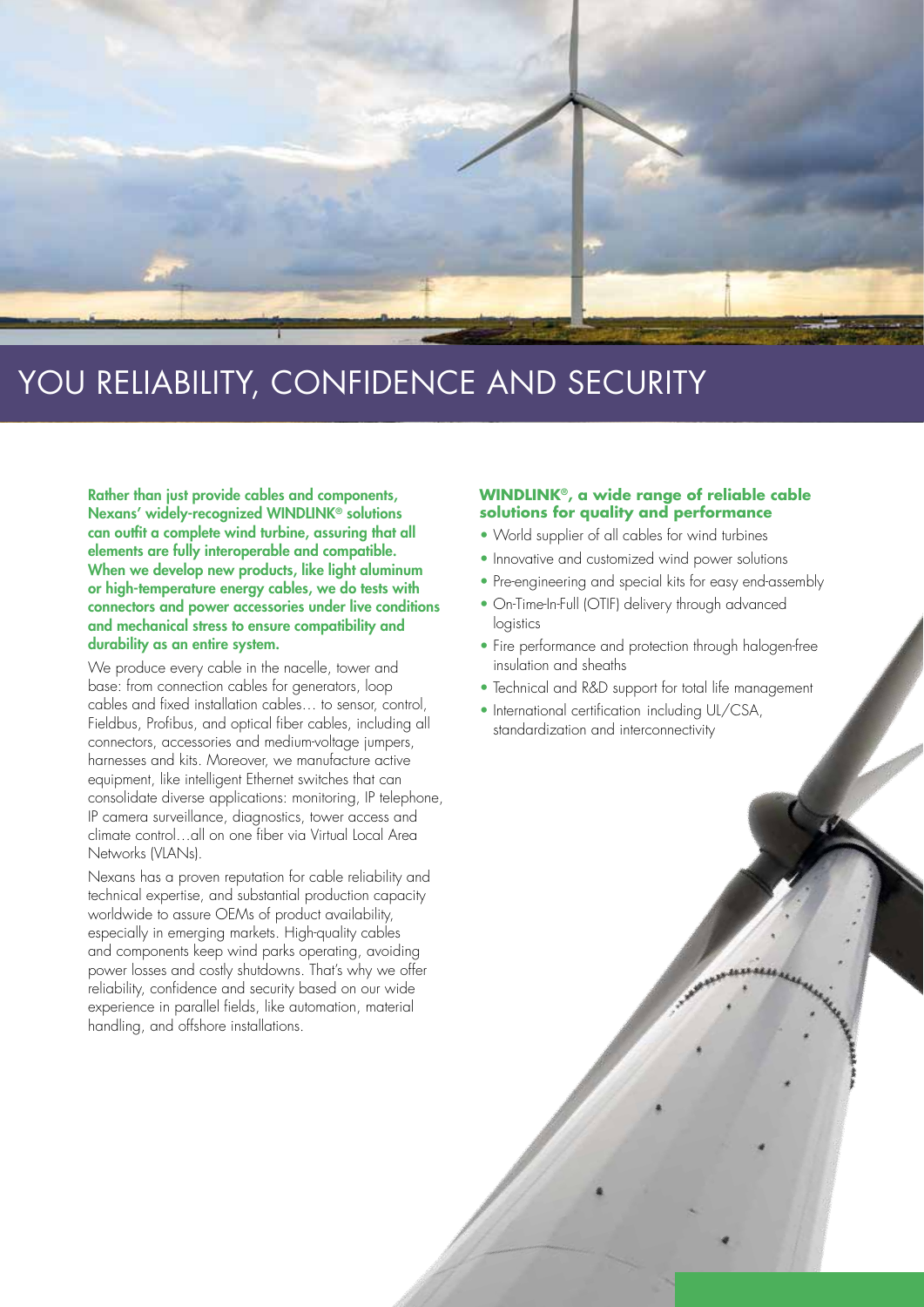### **WINDLINK®** A FULL RANGE OF CABLE SOLUTIONS TO IMPROVE WIND

#### **SOLUTIONS FOR TOWERS**

#### **Low-voltage loop rubber cables**



These cables (up to 1kV) reliably transmit energy produced in the generator to the transformer, usually located at the base of the tower. They come in Low-

Smoke Zero-Halogen (LSZH) versions, and are also oil-, abrasion-, UV- and ozone-resistant. Whenever we supply this cable we do lifetime tests according to movement and torsion requirements.

#### **Medium-voltage loop rubber cables**



Similar to LV loop cables, they can handle up to 66 kV between the nacellebased transformer and the switchgear at the base. We are supplying MV loop

cables to Vestas for all types of turbines.

#### **Low-voltage fixed installation cables**



Copper can be single or multicore, with EMC screening. Aluminum singlecore are larger; they weigh half as much, making them cheaper, and easier to

handle and install in high towers. Nexans has supplied a wide range of LV installation cables to Alstom Wind, Nordex, Siemens, etc.

#### **SOLUTIONS FOR NACELLES**

#### **Low-voltage 120°C flexible cables with EMC**



For linking generators to transformers positioned high up in the nacelle, Nexans produces LV silicone cables that can endure intense heat

(120°C). Available in LSZH version. Nexans has outfitted Alstom's Eco 100, its most powerful wind turbine.

#### **Medium-voltage flexible cables**



Available in light, flexible and compact rubber versions for large turbines (2.5−8 MW), these 1-, 3-, or 4-core cables can withstand three full

twists in either direction.These cables can use standard connectors, and therefore save time and money.

#### **Medium-voltage 180°C singlecore cables**



Siwo-Kul™ flexible silicone-insulated singlecore connection cables carry high current in hot conditions, up to 180°C. Multicore versions also exist. They are

used as output connections from the winding bars of Class H generators, and for current converter cabinets. These durable, environmentally-safe cables are supplied to all major equipment suppliers.

#### **Complete WINDLINK® solutions for Nordex**

Nordex signed a framework contract with Nexans for its WINDLINK® suite of wind turbine products, including cut-to-length, pre-connectorized cables and connectors destined for land-based wind parks across Europe. Nordex specified loop cables (450/750 V) and rigid tower cables to link the nacelle generator with the transformer at the base. Nexans' WINDLINK® goes far beyond high performance cables by offering a complete solution to meet design-to-cost requirements integrating drive trains and generators. Nexans also provided similar cable solutions for the first ever wind power project in Pakistan when Descon teamed up with Nordex to build thirty-three 1.5 MW wind turbines in Sindh province near Karachi, famous for its strong and steady coastal winds.

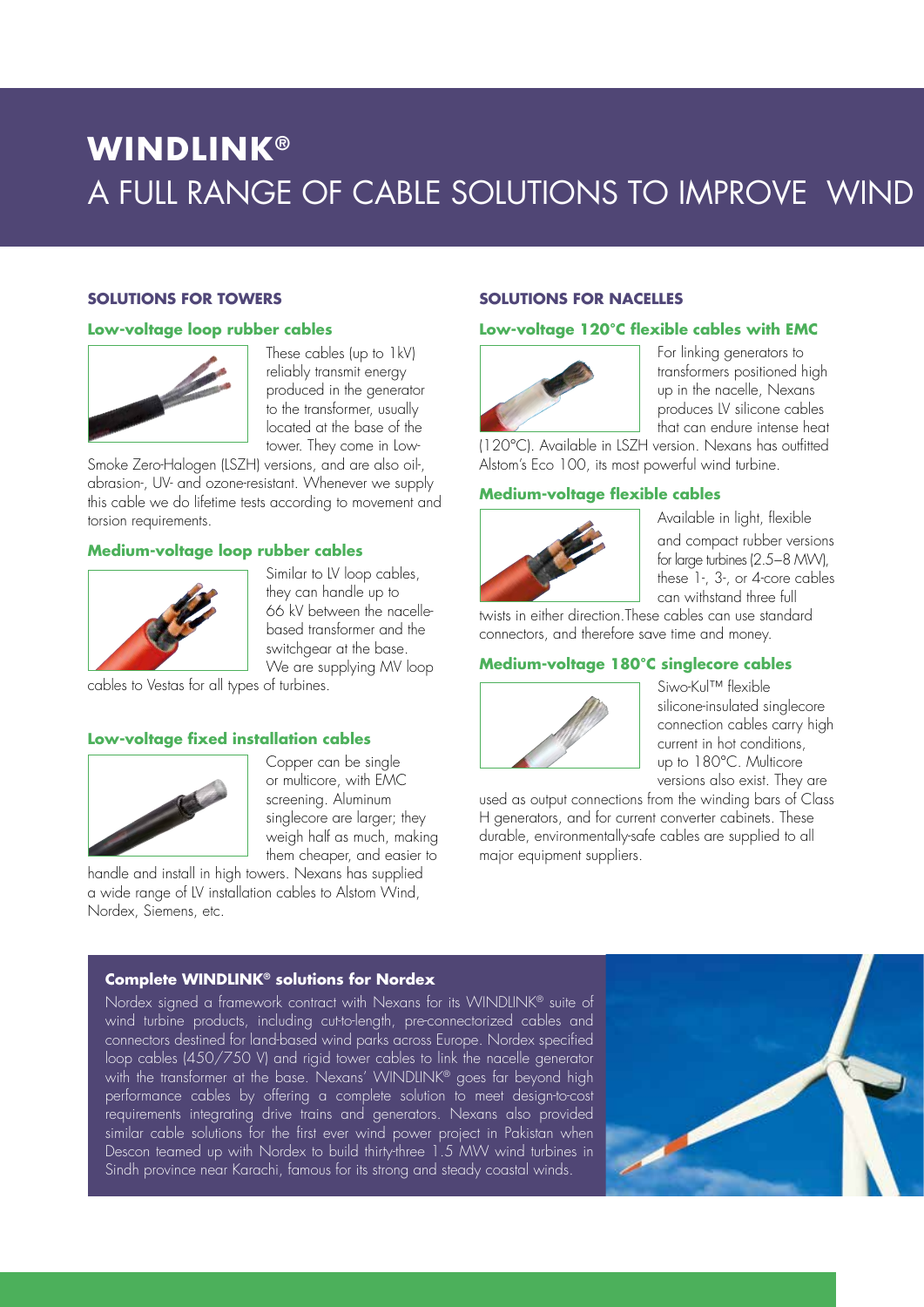# TURBINE OUTPUT AND PERFORMANCE

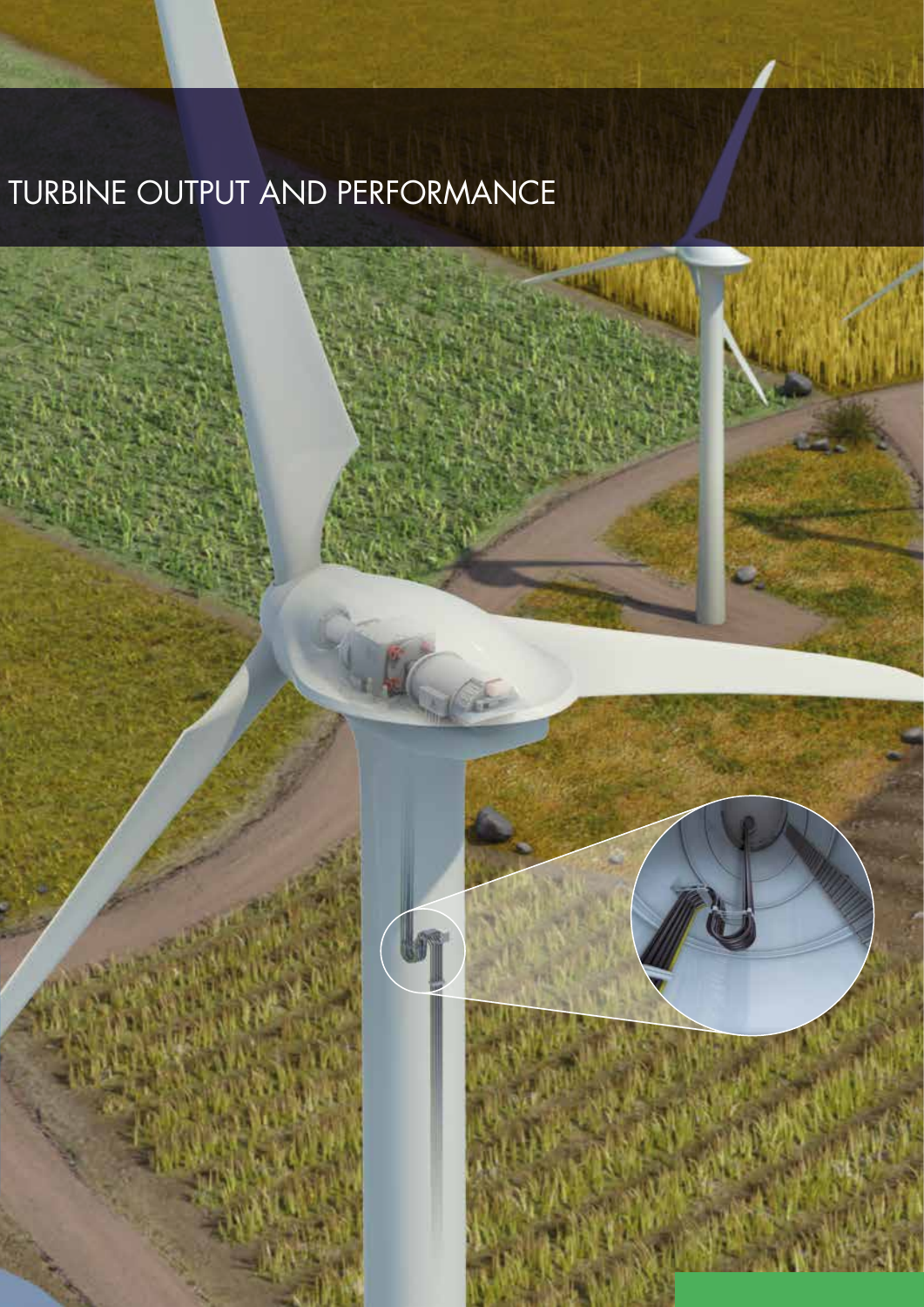#### **SOLUTIONS FOR TOWERS AND NACELLES**

#### **Control cables**



Flexible shielded cables (2 to 100 cores) are used to carry energy (300 volts to 1kV) and low frequency signals to control the motor drive or the generator for breaking,

positioning or optimizing rotor RPMs. Special sheathing is available for ultra-low temperatures, while smaller LIHCH cables are halogen-free. Our torsion- and oil-resistant cables are designed to last for 20 years and more.

#### **Electronic and data transmission cables**



Thermoplastic Modified (TPM) 2 to 5-core sensor multicore and multipair cables measure wind speed, temperatures, and performance parameters,

while 2-core Fieldbus cables are used in parallel with energy cables to digitally control all electronic and mechanical devices. 2-core Profibus cables deliver up to 12 Mbit/s for complex control services; and data transmission cables offer Industrial Ethernet speed. Increasingly, all cables are shielded for EMC protection.

Nexans has supplied electronic and data transmission cables to Hyundai Heavy Industries and Sinovel.

#### **Fiber-optic cables**



To assure high data transmission capacity for monitoring and control, Nexans' rugged, halogen-free FO cables offer Electromagnetic

Compatibility (EMC) in energy-dense areas. They are very flexible and can handle high torsion. Large cores (200 microns) make connectivity easier. Nexans developed new optical fiber pre-connectorized fiber for Alstom for easy "plug and play."

#### **WindPower, Wobben and Vestas choose WINDLINK® solutions in Brazil**

In Brazil, landscape and wind characteristics are creating a huge natural potential for wind power, initially estimated at 300–400 GW. Location of Brazil's population along the coast reduces the relative costs of long-distance transmission, while OEMs use coastal ports to transport components. Nexans Brazil is producing various LV rubber and XLPE power cables for wind turbines. This includes dedicated products for both WindPower (Impsa) and Wobben (Enercon). We are also providing MV cables for loop applications and kits to Vestas Brazil. LV copper and aluminum cables, MV rubber cables, and both LV and MV kits are all being produced locally. Brazil is increasingly being seen as a growth platform for further development in Argentina, Uruguay, Chile and Columbia.

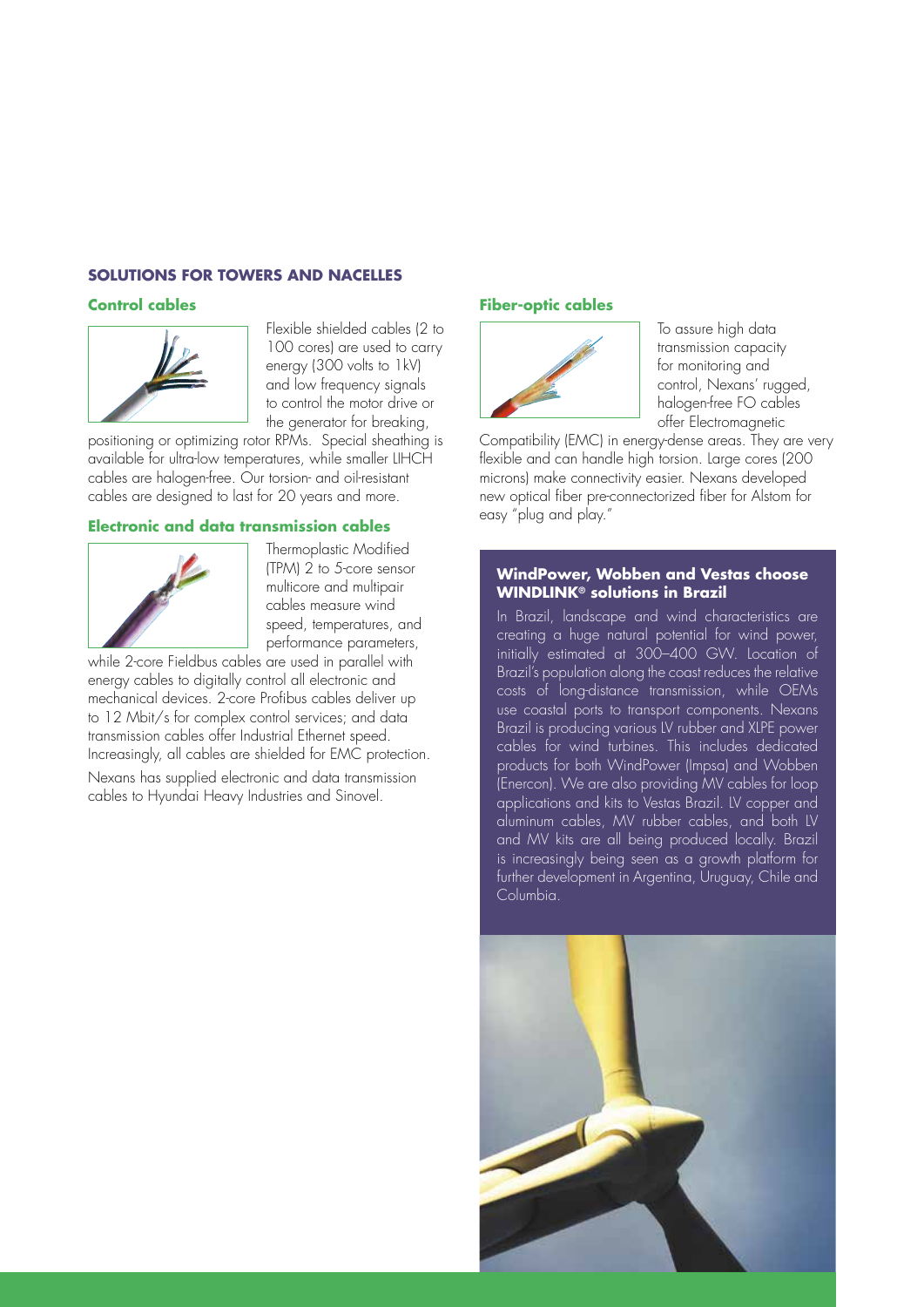#### **ACCESSORIES, KITS AND TESTING**

#### **Fiber-optic accessories**



Nexans produces a full range of indoor/outdoor waterproof and pressurized closures to protect, store and splice fibers. A range of cassettes and splicing frames

optimize individual fiber management. These housings are easy to install and service, and require virtually no maintenance.

#### **Low-voltage connectors**



Able to withstand thermal cycling and tower vibration throughout a turbine's lifetime, our systems use a share-bolt connector with a rubber sleeve, or a heat

shrink. A new bi-metallic connector (copper to aluminum) with a protective roll-on tube is fast and easy to install without special tools. These connectors offer protection, insulation, short-circuit stability and long-term reliability up to 3kV

#### **Medium-voltage connectors**



Nexans safe-to-touch T-shaped connectors are designed for the new generation of compact switchgears and transformers, and can also

accommodate the larger cross-sections of large turbines and cable-to-cable connections. The compact design makes it easy to connect to the transformer's three phases without female units.

#### **Low-voltage kits**



To facilitate assembly, Nexans provides preconnectorized kits which bundle energy, control and data cables for wind turbine electronics. Also, cut-to-

length, pre-connectorized, all-power cables are supplied to tower manufacturers for generator-to-switchgear-to-mainpowerline links. Nordex appreciates the consolidation of several cable types into a single purchase.

#### **Medium-voltage jumpers**



Customized jumpers are lengths of MV cable from 1 meter to tower height, equipped on both sides with accessories to connect generators, transformers and

switchgears. All jumpers are pretested in the factory to assure immediate and fault-free installation.

#### **Active switch systems for communication and monitoring**



These small and rugged switch systems contain up to 3 fiber optic uplink ports and 8 copper ports for multiple applications via just one fiber. They are able to supply

connected devices (IP cameras and phones, WLAN access points) with PoE, and come with a diagnostic monitoring function. A memory card allows non-IT maintenance personnel to replace and reconfigure the switches.